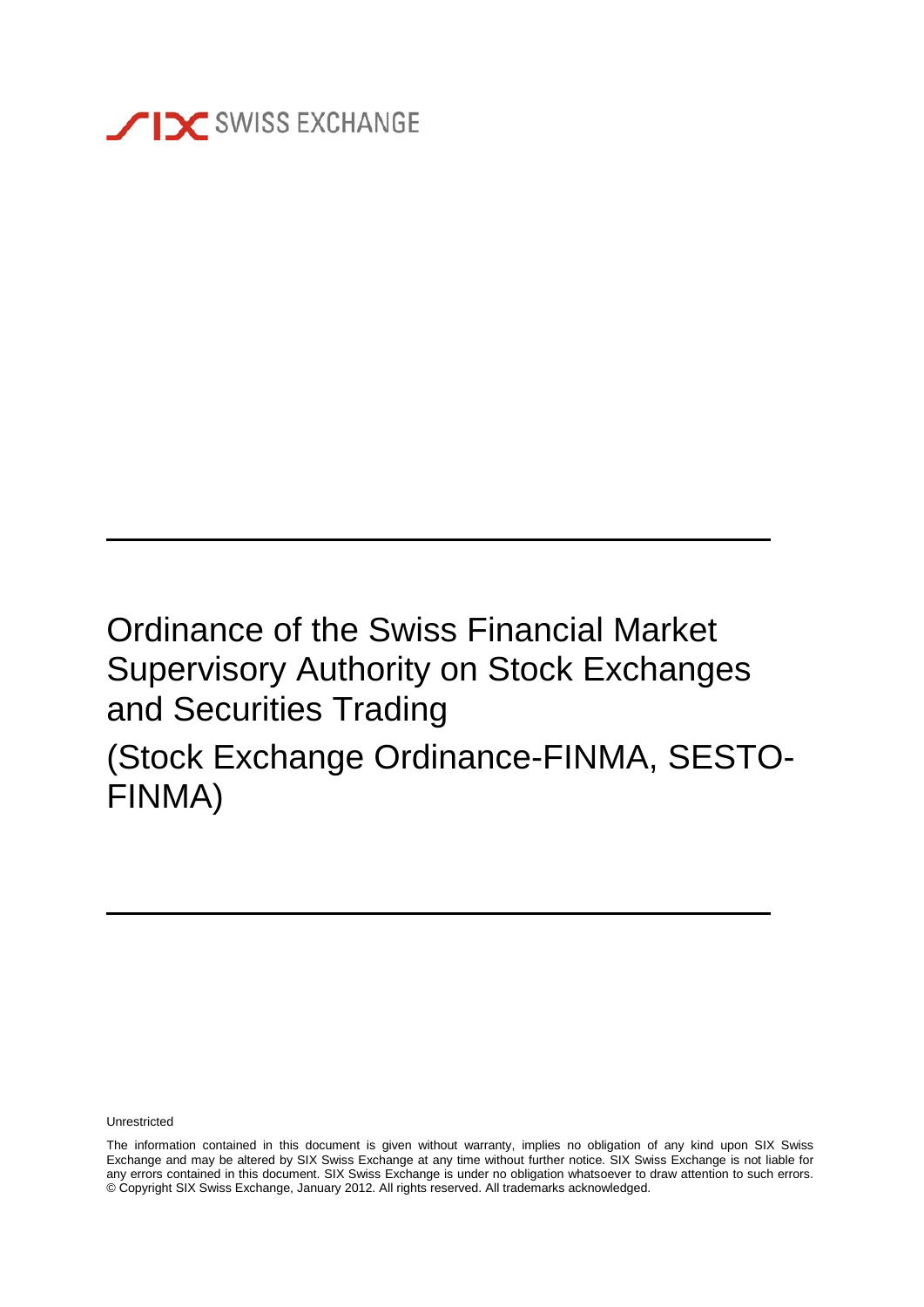## **Ordinance of the Swiss Financial Market Supervisory Authority on Stock Exchanges and Securities Trading**

(Stock Exchange Ordinance-FINMA, SESTO-FINMA) of 25 October 2008 (version 1 June 2012)

### **Unofficial translation**

The Swiss Financial Market Supervisory Authority (FINMA),

based upon Article 15 para. 3, Article 19 para. 3, Article 20 para. 5 and Article 32 paras. 2 and 6 of the Stock

Exchange and Securities Trading Act of 24 March [1](#page-1-0)995<sup>1</sup> (SESTA, hereinafter referred to as the Act), decrees:

## **Chapter 1: Daily record and reporting requirements for securities dealers**

### **Section 1: Daily record requirements**

#### **Art. 1 (Art. 15, SESTA)**

 $1$  The securities dealer must, in principle, record in a journal or partial journals (the "journal") all orders received and all trades executed by it on and off exchange, irrespective of whether or not the securities in question are admitted for trading on a stock exchange.

 $2$ For orders received, the following data must be recorded in the journal:

- a. Identification of securities
- b. Time of receipt of order
- c. Designation of customer
- d. Designation of type of transaction and order
- e. Size of order.

<sup>3</sup>For transactions carried out, the following data must be recorded in the journal:

- a. Time of execution
- b. Size of execution
- c. Price obtained or allotted
- d. Place of execution
- e. Name of counterparty
- f. Value date.

<span id="page-1-0"></span>1 SR **954.1**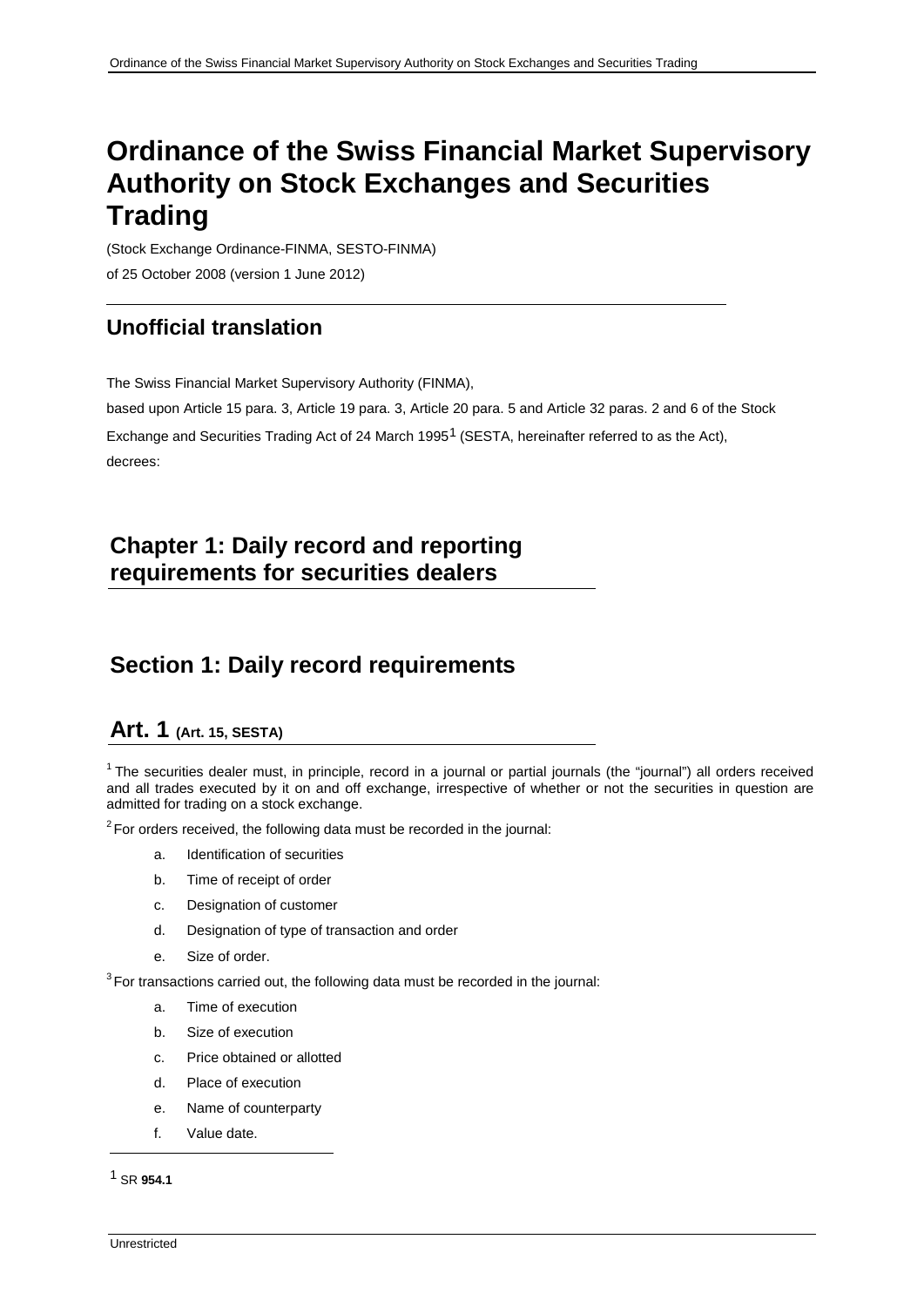<sup>4</sup> Irrespective of whether they are subject to the reporting requirement pursuant to Section 2, the orders received and the transactions carried out must, in principle, be recorded in a standardised form, so that full information can be communicated without delay to FINMA at the latter's request.

<sup>5</sup> FINMA will determine, in particular, the scope of the daily record requirement as well as the form and the content of the journal in a supplementary circular.

## **Section 2: Reporting requirements**

### **Art. 2 Principles (Art. 15, SESTA)**

 $<sup>1</sup>$  In principle, securities dealers must report all on and off-exchange transactions in securities that are admitted to</sup> trading on a Swiss stock exchange.

 $2$ They must report the following transactions, in particular:

- All on and off-exchange transactions conducted in Switzerland in Swiss and foreign securities which are admitted to trading on a Swiss stock exchange
- b. All on and off-exchange transactions conducted abroad in Swiss and foreign securities which are admitted to trading on a Swiss stock exchange, with the exception of transactions specified in Art. 3 a and b.

 $3$ The reporting requirements apply to both own-account and customer transactions.

### **Art. 3 Exemptions (Art. 15, SESTA)**

The securities dealer is not obliged to report the following transactions:

- a. Transactions abroad in foreign securities admitted for trading on a Swiss stock exchange, provided that they are conducted on a foreign stock exchange recognised by Switzerland
- b. Transactions abroad in securities admitted for trading on a Swiss stock exchange, provided that they are conducted by that branch of a Swiss securities dealer which is authorised to trade by a foreign supervisory authority and is subject to daily record and reporting requirements in the country concerned
- c. Transactions in securities not admitted for trading on a Swiss stock exchange.

### Art. 4 Content of the report (Art. 15, SESTA)

The report must contain the following information:

- a. Designation of the securities dealer subject to the reporting requirement
- b. Designation of type of transaction (purchase/sale)
- c. Identification of the securities traded
- d. Size of execution (for bonds in nominal value, for other securities in units or contracts)
- e. Price
- f. Time of execution (transaction date and time)
- g. Value date
- h. Indication whether own-account or customer transaction
- i. Designation of counterparty (stock exchange member, other securities dealer, customer)
- j. Stock exchange identification.

### **Art. 5 Reporting period (Art. 15, SESTA)**

Transactions must be reported within the period stipulated by the exchange regulations.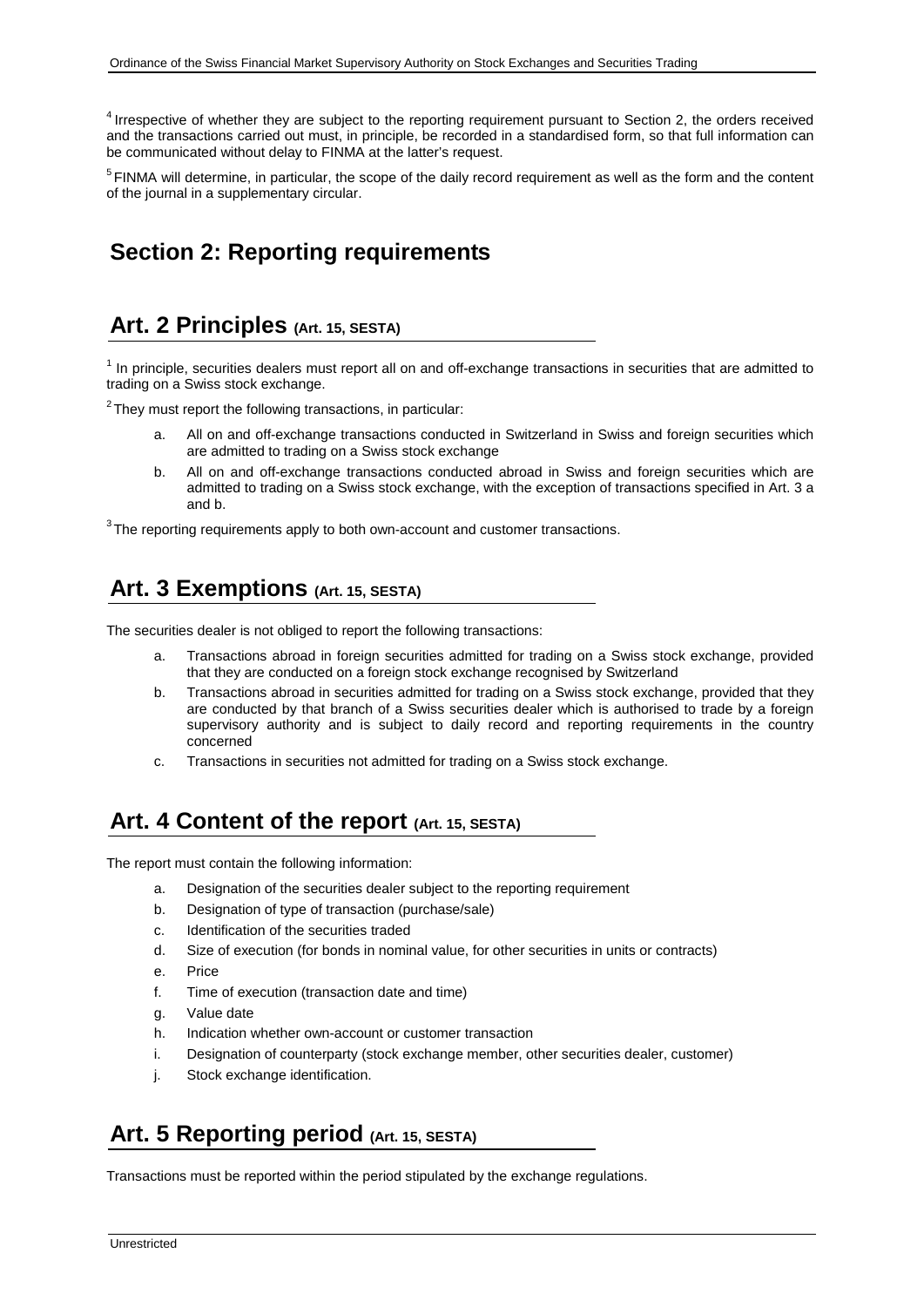## **Art. 6 Recipient of report (Art. 15, SESTA)**

 $1$  In principle, trades are to be reported to that stock exchange on which the securities are admitted to trading.

 $2$  If a security is admitted to trading on several FINMA-licensed stock exchanges in Switzerland, in the case of offexchange transactions the securities dealers concerned may choose the exchange through which they fulfil their obligation to notify.

<sup>3</sup> Stock exchanges must set up a special office within their organisation (reporting office) to receive and process reports.

<sup>4</sup> The reporting office must issue regulations. It may request adequate compensation for the tasks that it performs on behalf of FINMA. Tariffs must be submitted to FINMA for approval.

### **Chapter 2: Correspondence and calculation of time limits**

### **Art. 7 Correspondence (Art. 20, para. 5, SESTA)**

 $<sup>1</sup>$  Reports, as well as applications and petitions in proceedings concerning the disclosure of shareholdings and</sup> concerning takeovers, that are submitted by fax or electronically, are permissible in correspondence with FINMA, the Takeover Board and Disclosure Offices, and are recognised for the purposes of compliance with time limits. The original document must follow no later than the next working day.

<sup>2</sup> Decisions and recommendations in such proceedings will generally be served to the parties concerned, to the applicants and to FINMA, by fax or electronically.

## **Art. 8 Calculation of time limits**

**(Art. 20, para. 5, SESTA)**

 $1$  If a time limit is calculated in terms of trading days, it will begin on the first trading day following the event that triggered the time limit.

 $2$  If a time limit is calculated in terms of weeks, in its final week it will end on the same weekday on which the triggering event occurred. If this day is not a trading day, then the time limit ends on the next trading day.

 $3$  If a time limit is calculated in terms of months, in its final month it will end on the same date on which the triggering event occurred. If there is no such date within the final month, the time limit ends on the last day of the final month. If the day in question is not a trading day, then the time limit ends on the next trading day.

<sup>4</sup> Trading days are days on which the stock exchange in question is available for on-exchange trading, in accordance with its trading calendar.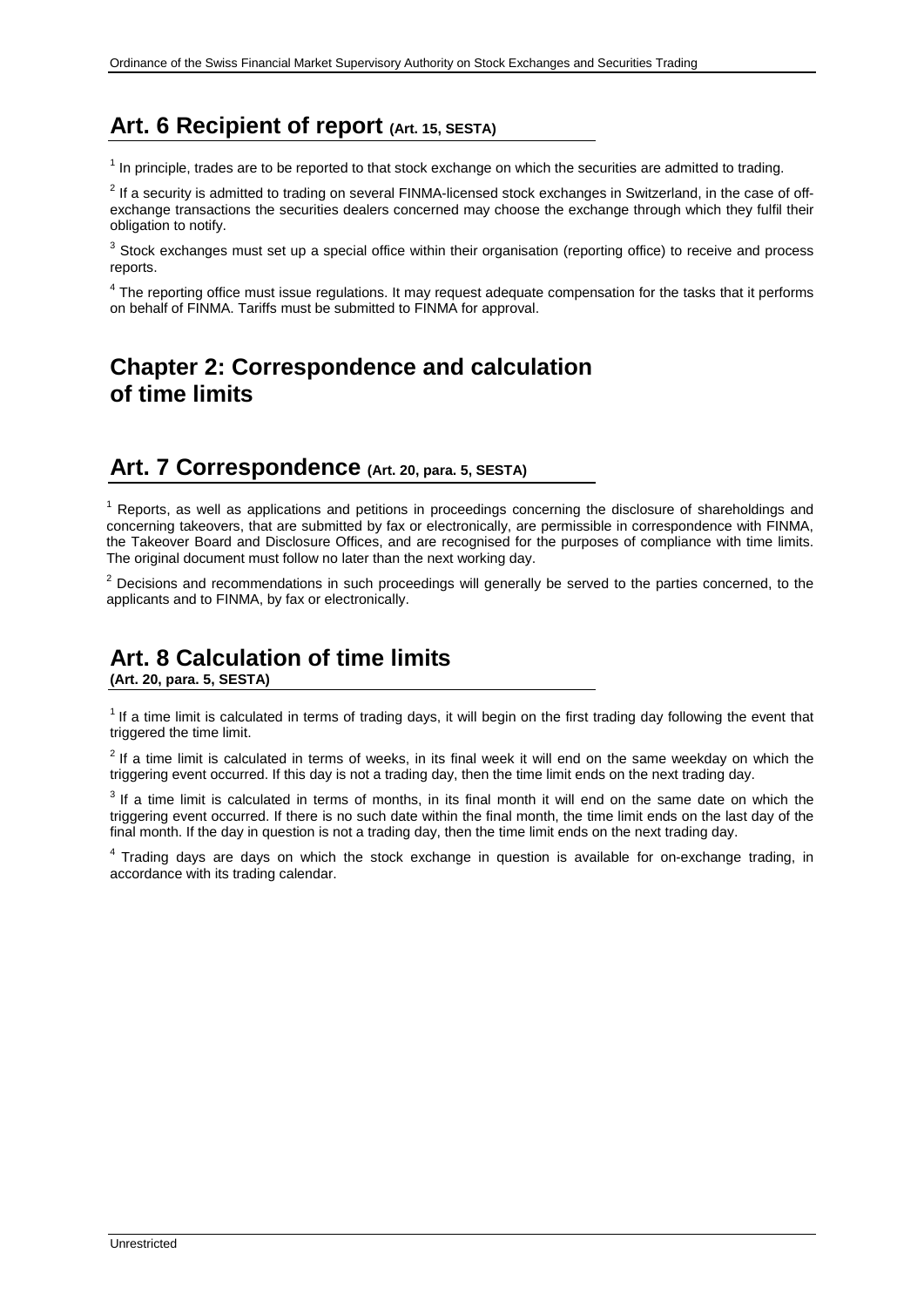## **Chapter 3: Disclosure of shareholdings**

## **Section 1: Obligation to notify**

#### **Art. 9 Principles (Art. 20 paras 1 and 5, SESTA)**

 $1$  The beneficial owners of equity securities which are directly or indirectly acquired or sold are obliged to notify, provided such acquisition or sale reaches, exceeds or falls below the threshold percentages pursuant to Article 20 para. 1 of the Act (threshold).

 $2$ The obligation to notify also applies to those who, by the acquisition or sale of equity securities for the account of several beneficial owners independent of each other, reach, exceed or fall below the threshold percentages and are entitled to exercise voting rights to that extent.

 $3$ The following are considered as constituting an indirect acquisition or sale:

- a. Acquisition and sale through a third party operating legally under its own name and trading for the account of the beneficial owner
- b. Acquisition and sale through legal entities controlled directly or indirectly
- c. Acquisition and sale of a shareholding which directly or indirectly leads to control of a legal entity which itself holds equity securities directly or indirectly
- d. Any other proceeding which may result in the acquisition of the voting rights attached to equity securities, except the granting of a power of attorney exclusively for representation at a single general meeting of shareholders.

<sup>4</sup> No obligation to notify arises if:

- a. Reaching a threshold has been reported and this threshold is exceeded without reaching or exceeding the next higher threshold;
- b. Reaching or exceeding a threshold has been reported and this threshold is reached again without having reached or exceeded the next higher threshold;
- c. Holdings of equity securities temporarily reach, exceed or fall below a threshold in the course of a trading day (intraday).

### **Art. 10 Action in concert or as an organised**

**group (Art. 20 paras 1, 3 and 5, SESTA)**

 $1$ Those who coordinate their conduct with third parties by contract or by any other organised methods with view to the acquisition or sale of equity securities or the exercise of voting rights are held to be acting in concert or as an organised group.

 $2$  Such coordination of conduct exists, inter alia, in the event of:

- a. Legal relationships for the acquisition or sale of equity securities
- b. Legal relationships regarding the exercise of voting rights (shareholders' voting agreement), or
- c. The constitution by individuals and/or legal entities of a group of companies or other type of firm controlled through possession of the majority of voting rights or capital or in any other way.

<sup>3</sup> Those acting in concert or as an organised group must notify their total holdings, the identity of the individual members, the type of arrangement and the identity of their representative.

<sup>4</sup> Acquisitions and sales among associates who have notified their total holdings are exempt from the obligation to notify.

<sup>5</sup> However, the obligation to notify does apply in the case of changes in the composition of those involved and in the nature of the agreement or the group.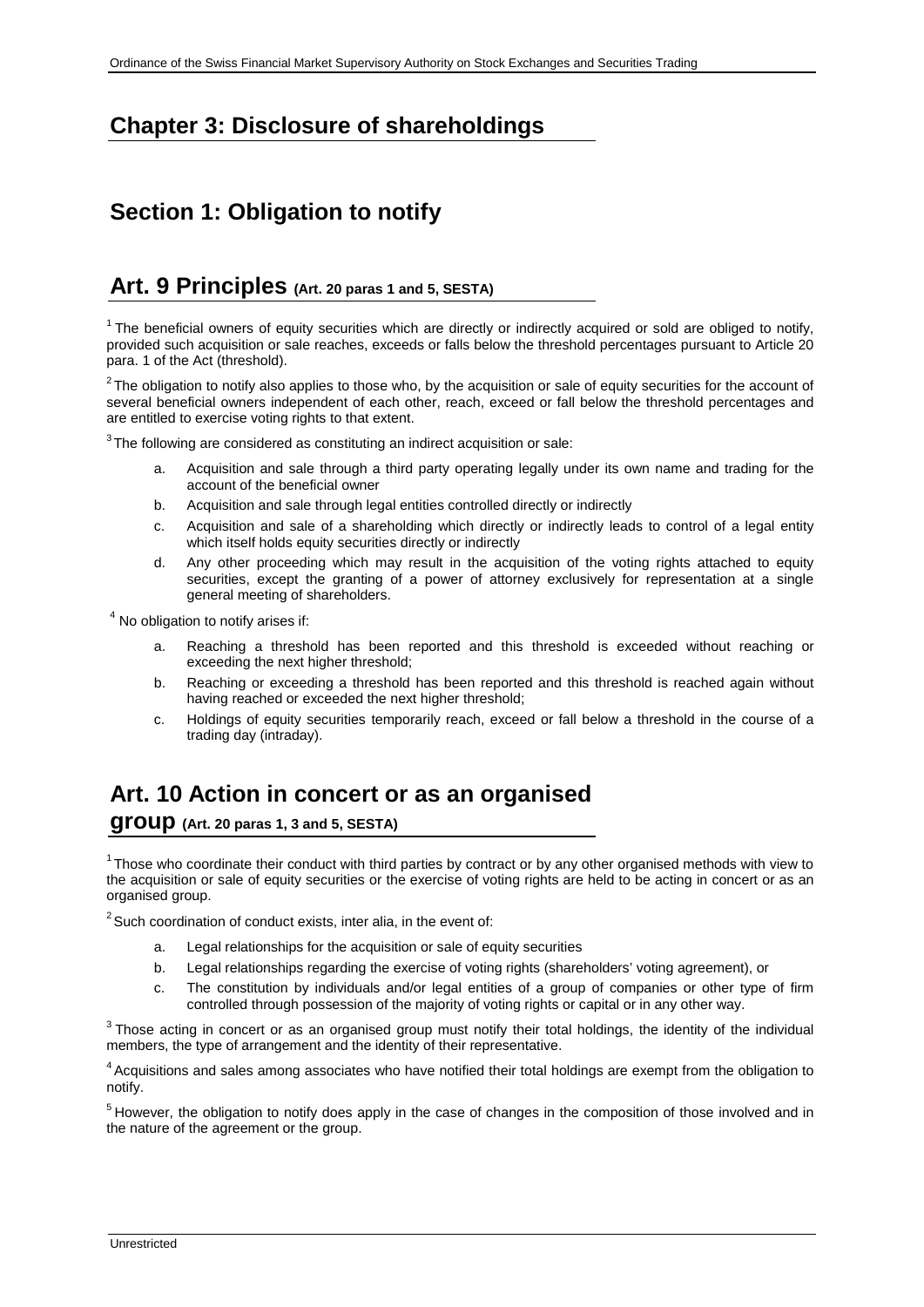## **Art. 11 Creation of obligation to notify**

**(Art. 20 paras 1 and 5, SESTA)**

 $1$  The obligation to notify is created with the constitution of a right to acquire or sell equity securities (act which creates an obligation). The announcement of an intention to acquire or sell does not create an obligation to notify, provided it does not entail legal obligations.

<sup>2</sup> If an increase, reduction or restructuring of share capital results in holdings reaching, exceeding or falling below a threshold, an obligation to notify is created at the time of the corresponding publication in the Swiss Official Gazette of Commerce.

## **Art. 12 Calculation of thresholds**

**(Art. 20 paras 1 and 5, SESTA)**

1 Anyone reaching, exceeding or falling below a threshold with regard to one or both of the positions described below must calculate the positions individually and independently of each other and submit notification of both at the same time:

- a. Purchase positions:
	- 1. Shares and participations with similar properties to shares
	- 2. Conversion and share purchase rights (Art. 15 para. 1a)
	- 3. Granted (written) share sale rights (Art. 15 para. 1b)
	- 4. Financial instruments that economically enable an acquisition (Art. 15 para. 1c)
	- 5. Financial instruments in respect of a public takeover offer (Art. 15 para. 2)
- b. Sale positions:
	- 1. Share sale rights (Art. 15 para. 1 a)
	- 2. Granted (written) conversion and share purchase rights (Art. 15 para. 1b)
	- 3. Financial instruments that economically enable a sale (Art. 15 para. 1c)

 $2$ The percentage thresholds are to be calculated on the basis of the total voting rights according to the entry in the Commercial Register.

### **Art. 13 Usufruct (Art. 20 paras 1 and 5, SESTA)**

Constitution or termination of usufruct is considered as equivalent to acquisition or sale of the equity securities with respect to the obligation to notify.

## **Art. 14 Securities lending and comparable**

**transactions (Art. 20 paras 1 and 5, SESTA)**

 $1$  Securities lending and comparable transactions such as, specifically, the sale of securities with repurchase obligation (repo transactions) or the transfer of title as collateral must be reported.

 $2$  The obligation to notify applies only to that contracting party that assumes the securities temporarily in the context of such transactions, i.e.

- a. In the case of lending transactions: the borrower
- b. In the case of repo transactions: the acquirer, and
- c. In the case of transfers of title as collateral: the secured party.

<sup>3</sup> When the transaction expires, the returning contracting party under para. 2 becomes subject to a further obligation to notify if its holdings reach or fall below a threshold.

<sup>4</sup> Securities lending and transactions with repurchase obligations need not be reported, provided they are processed through standardised trading platforms for the purposes of liquidity management.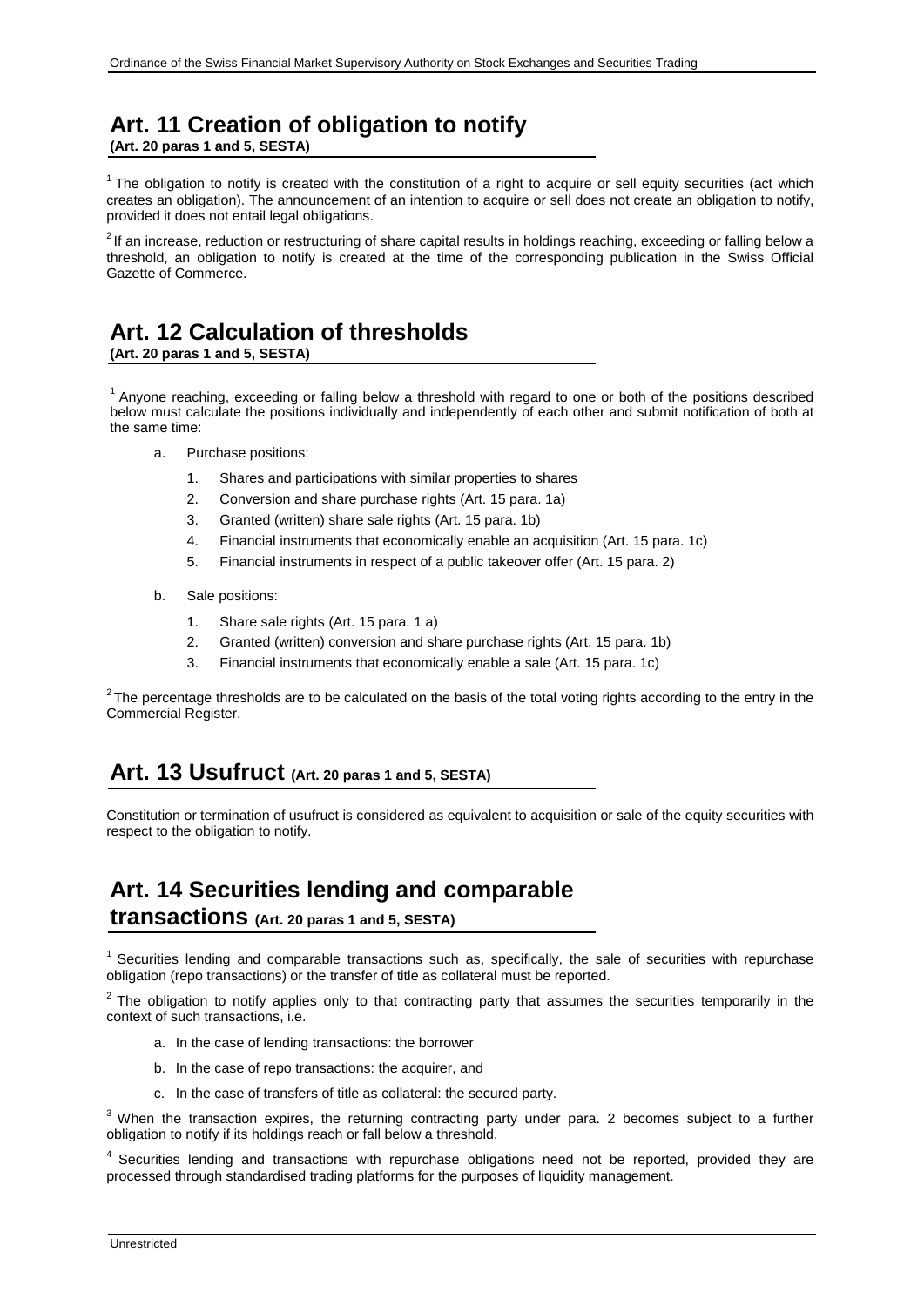## **Art. 15 Financial instruments**

**(Art. 20 paras 2, 2bis and 5, SESTA)**

 $1$  The following must be reported:

- a. The acquisition or sale of conversion and share purchase rights (especially call options), as well as share sale rights (especially put options) that provide for or allow actual delivery
- b. The granting (writing) of conversion and share purchase rights (especially call options), as well as share sale rights (especially put options) that provide for or allow actual delivery, and
- c. Financial instruments that provide for or allow cash settlement, as well as other differential transactions (such as contracts for difference and financial futures).

 $2$  Financial instruments other than those mentioned in para. 1 must also be reported if their structure permits an entitled person to acquire equity securities, if these are acquired, sold or granted (written) in respect to a public takeover offer. This will be presumed if the rights or future interests arising from such financial instruments exceed 15 percent of voting rights when counted together with the other purchase positions, as described in Art. 12 para.°1 a.

 $3$  The exercise or non-exercise of the financial instruments that are to be reported under paras. 1 and 2 must be reported again if holdings reach, exceed or fall below a thresholds as a result.

## **Art. 16 Other circumstances that must be**

#### **reported (Art. 20 paras 1 and 5, SESTA)**

An obligation to notify also exists, in particular, if:

- a. A shareholding reaches, exceeds or falls below a threshold:
	- 1. As the result of an increase or reduction in or a restructuring of company capital
	- 2. In the event of acquisition or sale by a company of its own equity securities
	- 3. In the event of the acquisition or sale of equity securities for in-house investment funds pursuant to Art. 4 of the Collective Investment Schemes Act of [2](#page-6-0)3 June  $2006<sup>2</sup>$  (CISA); these must be included in the bank's or securities dealer's own holdings;
	- 4. Owing to the proportion of voting rights of the shares alone (whether exercisable or not), regardless of whether or not the total proportion of voting rights reaches, exceeds or falls below a threshold when financial instruments pursuant to Art. 15 are taken into account.
	- 5. If equity securities are transferred ipso jure or due to a decision by a court or public authority;
- b. Changes occur in the relationship between the person acquiring the securities directly, the person acquiring them indirectly, and the beneficial owner.

#### **Art. 17 Collective investment schemes (Art. 20 paras 1, 3 and 5, SESTA)**

 $1$  The notification obligations which apply to holdings in authorised collective investment schemes pursuant to the CISA<sup>[3](#page-6-1)</sup> must be fulfilled by the licensee (Art. 13 para. 2 a – d CISA in addition to Art. 15 in conjunction with Art. 120 para. 1 CISA).

 $2$  The following provisions apply to the fulfilment of the obligation to notify:

- a. The licensee of several collective investment schemes must notify the holdings of all schemes globally as well as of each collective investment scheme which individually reaches, exceeds or falls below thresholds
- b. Fund management companies within a group of companies are not obliged to consolidate their holdings with those of the group of companies
- c. In the case of an externally managed investment company with variable capital (SICAV), notification obligations must be fulfilled by the fund management company

<span id="page-6-0"></span><sup>2</sup> SR **951.31**

<span id="page-6-1"></span><sup>3</sup> SR **951.31**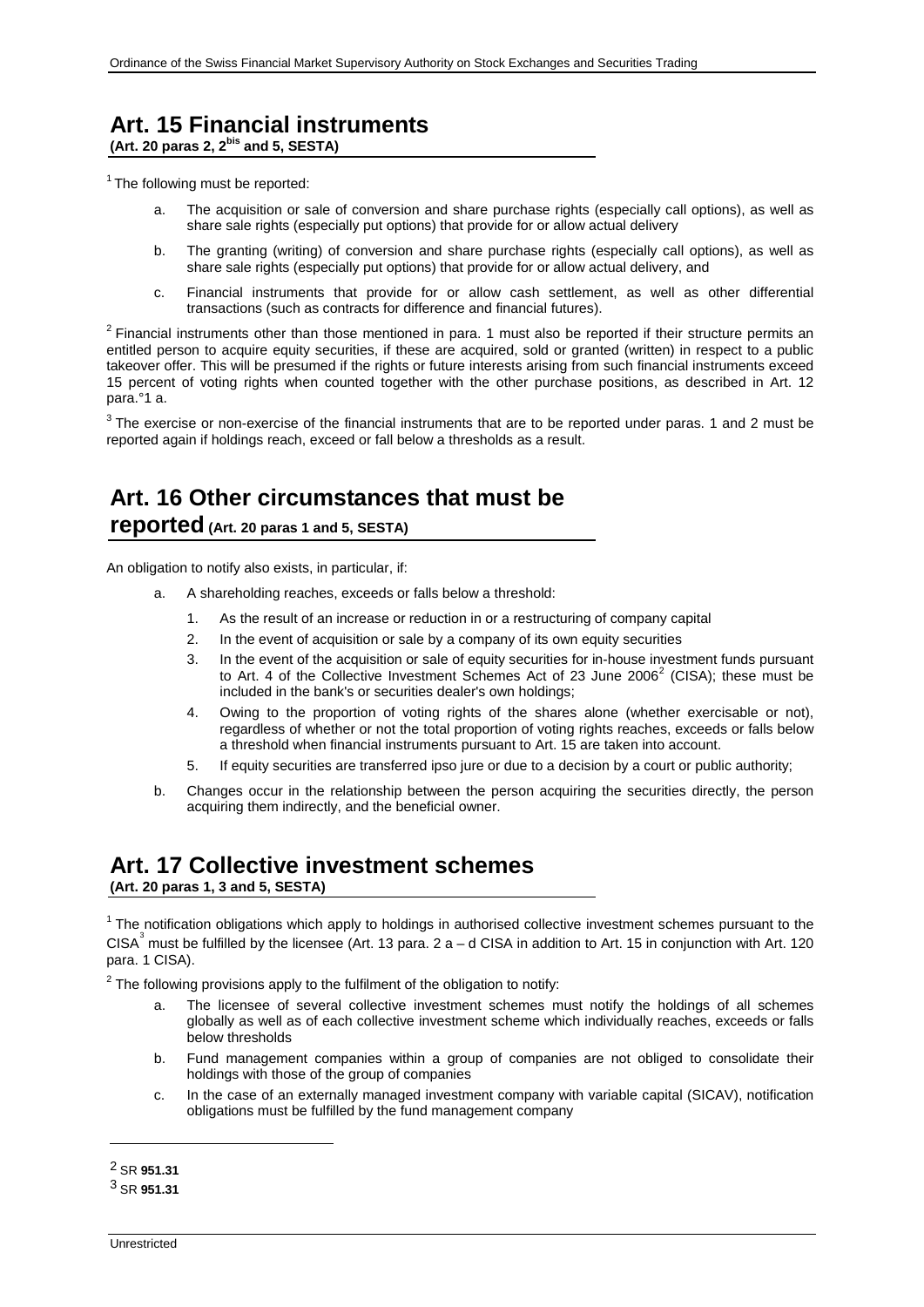d. Each subfund within an open-ended collective investment scheme with subfunds is deemed to be a separate collective investment scheme as described in para. 1.

<sup>3</sup> For foreign collective investment schemes which are not authorized for sale, the fund management company or the investment company may fulfill its obligation to notify pursuant to paras. 1 and 2 if they are not dependent from a group of companies. The fund management company or the investment company is deemed to be independent if it can exercise the voting rights for the equity securities it manages at its own discretion. The prerequisites for this are in particular as follows:

- a. *Personal independence:* The persons of the fund management company or the investment company entrusted with the exercise of the voting rights act independently of the parent entity of the group and of companies controlled by it.
- b. *Organizational independence:* Through its organizational structures, the group ensures that:
	- 1. The parent entity of the group and other companies controlled by it do not influence the exercise of voting rights by the fund management company or the investment company through the issue of instructions or in any other way, and
	- 2. There is no exchange or dissemination of information between the fund management company or the investment company and the parent entity of the group or other companies controlled by it that could influence the exercise of the voting rights.

<sup>3bis</sup> In the cases set out in para. 3, the group of companies must submit the following documents to the competent Disclosure Office:

- a. a list of the names of the fund management companies or the investment companies; changes to the list must be supplied;
- b. a declaration confirming that it meets and will continue to meet the independence requirements as stipulated in para. 3.

<sup>3ter</sup> In the cases set out in para. 3, the competent Disclosure Office may at any time require submission of further evidence of the fulfillment and continued fulfillment of the independence requirements.

<sup>4</sup> Information on the identity of investors is not required.

## **Art. 18 Banks and securities dealers**

**(Art. 20 para. 5 SESTA)**

<sup>1</sup> Subject to para. 2, in calculating the purchase positions (Art. 12 para. 1 a) and the sale positions (Art. 12 para.°b), banks and securities dealers must not include equity securities and financial instruments which they:

- a. Hold in their trading book, provided the associated proportion of voting rights amounts to less than five percent
- b. Hold in connection with securities lending, the transfer of title for the purpose of collateralisation or repo transactions, providing the associated proportion of voting rights amounts to less than five percent
- c. Hold exclusively and for a maximum of three trading days for the purposes of clearing or settlement.

 $2$  Calculation in accordance with para. 1 is permissible providing there is no intention to exercise the voting rights conferred by these holdings or to influence the management of the issuer in any other way, and providing the total proportion of voting rights does not exceed ten percent.

 $3$  Positions as described in para. 1 must always be taken into account when calculating the proportion of voting rights according to Art. 15 para. 2.

## **Art. 19 Takeover proceedings**

**(Art. 20, para. 5, SESTA)**

<sup>1</sup> During a takeover proceeding (Art. 31 SESTA; Art. 38 TOO) the offeror and the parties acting in concert or as an organised group with it are subject exclusively to the obligations to notify laid down in the eighth chapter of the Takeover Ordinance of 21 August 2008<sup>[4](#page-7-0)</sup> (TOO).

<span id="page-7-0"></span>4 SR **954.195.1;** AS **2008** 5277

Unrestricted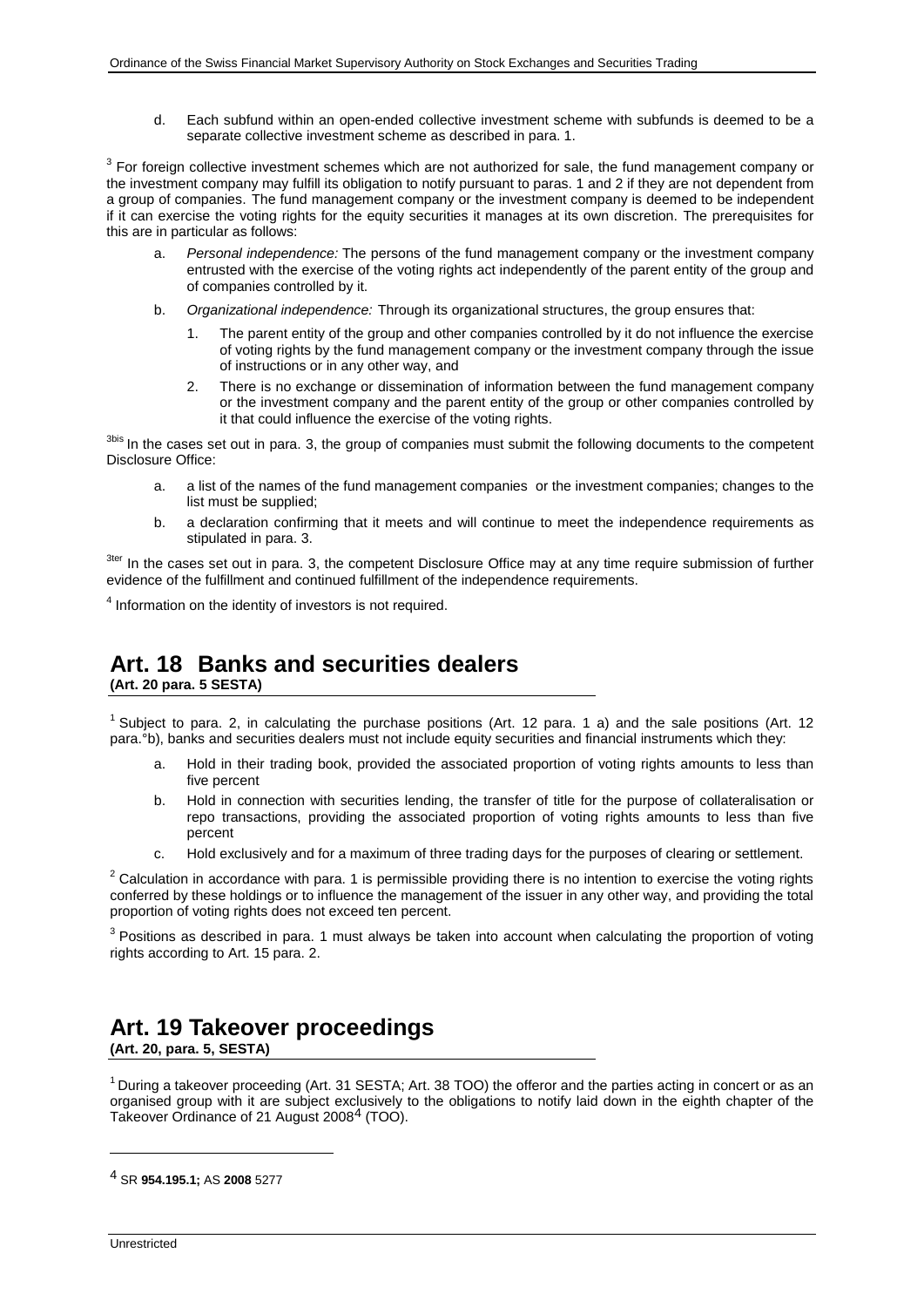$2$  Persons subject to the obligation to notify, as described in para. 1, must submit a new report of their positions to the competent Disclosure Office, in accordance with the provisions of this ordinance, once the takeover proceeding has been completed.

### **Art. 20 Rulings in advance (Art. 20 para. 6, SESTA)**

 $<sup>1</sup>$  Applications for a ruling in advance on the existence of an obligation to notify must be made to the competent</sup> Disclosure Office in good time, before the transaction in question is carried out.

<sup>2</sup> In exceptional circumstances, the competent Disclosure Office may admit applications in respect of transactions that have already been concluded.

## **Section 2: Notification and publication**

## **Art. 21 Content of notification**

**(Art. 20 para. 5, SESTA)**

 $1$ <sup>1</sup> The notification must contain the following information:

- a. The proportion of voting rights, the type and number of all equity securities or financial instruments pursuant to Art.15 that are held by those concerned, as well as the voting rights attached to these holdings. Where a holding falls below the 3% threshold, notification may be limited to the fact that the holding has fallen below the threshold and may omit information on the proportion of voting rights
- b. Facts and circumstances which trigger an obligation to notify, such as acquisition, sale, securities lending and similar transactions pursuant to Art. 14, exercise or non-exercise of financial instruments pursuant to Art. 15, changes in the company's registered capital, decisions by a court or public authority, grounds for action in concert or a change to the composition of a group
- c. The time (date) of the acquisition, sale or arrangement by which the holding reached, exceeded or fell below the threshold
- d. The time (date) of transfer of the equity securities, if this was not the same as that of the conclusion of the contract
- e. The full name, place of residence or company name, registered office and address of the buyer or seller or the persons involved
- f. The contact person responsible.

 $2$ The following details must be added to the information given under para. 1 in the following cases:

- a. In the case of action in concert or as an organised group pursuant to Art. 10: the information set out in Art. 10 paras. 3 and 5
- b. In the case of legal transactions pursuant to Art. 14:
	- 1. Proportion of voting rights, type and number of the equity securities or financial instruments pursuant to Art. 15 that have been transferred, and the voting rights associated with them
	- 2. The nature of the legal transaction
	- 3. The agreed date of return transfer or, if a right to choose has been granted in this respect, whether this applies to the contracting party that is subject to the obligation to notify under Art.°14 para. 2, or to the counterparty
- c. In the case of financial instruments pursuant to Art. 15 that are admitted to trading on a Swiss stock exchange: the international security identification number (ISIN)
- d. In the case of financial instruments pursuant to Art. 15 that are not admitted to trading on a Swiss stock exchange: the basic terms of the instrument, such as:
	- 1. The identity of the issuer
	- 2. The underlying
	- 3. The subscription ratio
	- 4. The exercise price
	- 5. The exercise period
	- 6. The exercise type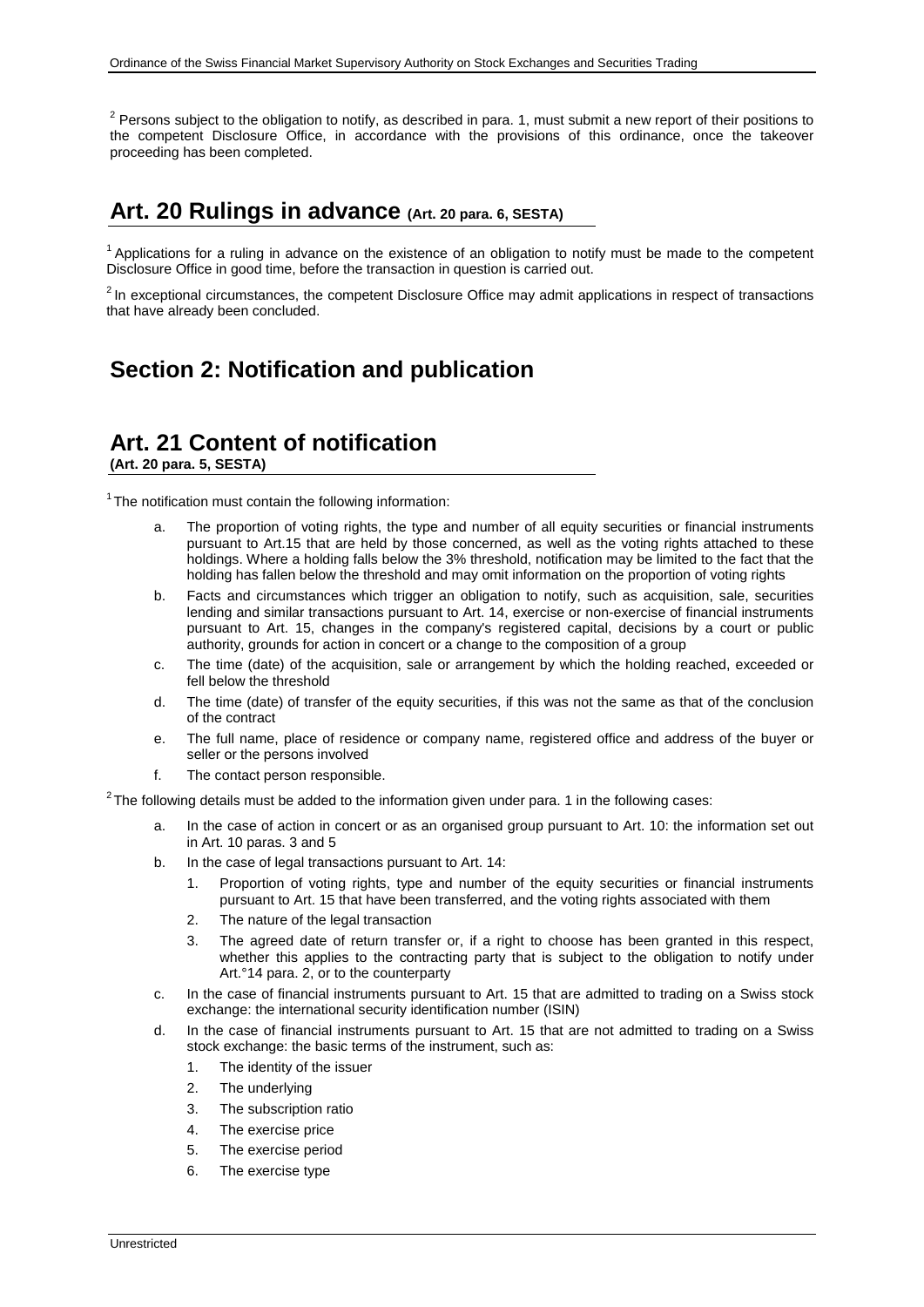- e. In the case of financial instruments pursuant to Art. 15 para 2: information on the application of this provision
- f. In the case of collective investment schemes pursuant to Art. 17 para 3: information that the requirements set out in Art. 17 para. 3<sup>bis</sup> have been fulfilled.

 $3$  In the event of indirect acquisition or indirect sale (Art. 9), the notification must contain full information about the direct as well as the indirect buyer or seller. The relationship between the beneficial owner and the direct buyer or seller must be clear from the notification.

<sup>4</sup> Any change in the information subject to the obligation to notify must be communicated to the competent Disclosure Office and to the company within four trading days of the obligation to notify having been created.

### **Art. 22 Time limits (Art. 20 para. 5, SESTA)**

<sup>1</sup> Notification must be received by the company and the competent Disclosure Office in writing within four trading days of the obligation to notify having been created.

 $2$ The company must publish the notification within two trading days of receiving the notification.

<sup>3</sup> In the case of transactions in its own securities, the company must both report to the competent Disclosure Office, as per para. 1, and publish the notification as per para. 2 and Art. 23, within four trading days of the obligation to notify having been created.

### **Art. 23 Publication (Art. 20 para. 5 and Art. 21, SESTA)**

 $<sup>1</sup>$  The company must publish the notification in accordance with Art. 21 via the electronic publication platform</sup> operated by the competent Disclosure Office. It must ensure that reference is made to the previous notification by the same party.

 $2$ If the Disclosure Office does not operate an electronic publication platform, the company must publish the notification in the Swiss Official Gazette of Commerce (SOGC) and in at least one of the main electronic media publishing stock market information.

 $3$  Where the notification is published in accordance with para. 2, the time at which the notification is transmitted to the electronic media determines compliance with time limits pursuant to Art. 22 para. 2. The notification must be sent to the competent Disclosure Office at the same time.

<sup>4</sup> If a company fails to publish notification, or if it publishes an incorrect or incomplete notification, the Disclosure Offices may immediately publish the required information and charge the costs incurred in this substitute measure on to the company. The Disclosure Offices may publish the reason for the substitute measure. The company must be informed in advance.

#### **Art 24 Exemptions and easier disclosure (Art. 20 para. 5 and Art. 21, SESTA)**

 $<sup>1</sup>$  Exemptions from or easing of the obligations to notify and to publish may be granted in justified cases, in</sup> particular if the transactions in question:

- a. Are of a short-term nature
- b. Are not linked to an intention to exercise voting rights, or
- c. Are subject to conditions.

 $2$  Applications for exemption or easier disclosure must be made to the competent Disclosure Office in good time, before the transaction in question is carried out.

<sup>3</sup> The competent Disclosure Office will admit applications in respect of transactions that have already been concluded only in exceptional circumstances and where there are extraordinary grounds for doing so.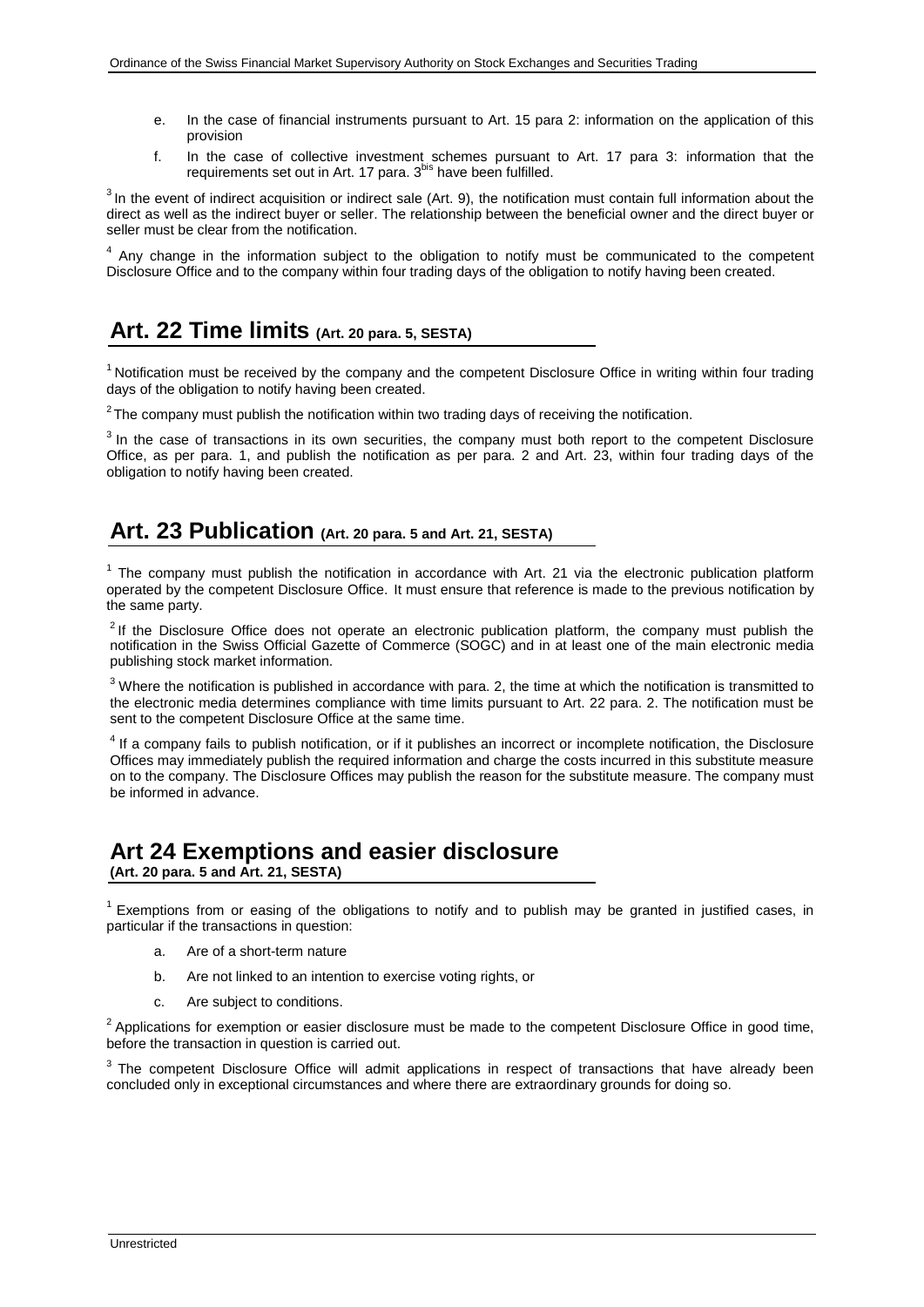## **Section 3: Surveillance**

### **Art. 25 Disclosure Office**

**(Art. 20 paras 5 and 6 and Art. 21, SESTA)**

 $1$  Stock exchanges must set up a special office within their organisation (a Disclosure Office) for the supervision of the obligations to notify and to publish. This office also processes applications for rulings in advance (Art. 20) and for exemptions and easier disclosure (Art. 24).

 $2$  If the setting up of such an office is considered unreasonable in a particular case, this function may be transferred to another stock exchange; the rules governing such cooperation must be submitted to FINMA for approval.

<sup>3</sup> The Disclosure Offices provide information on their practices to the public on an ongoing basis. They may issue notices and regulations, and publish in a suitable form information that is required to fulfil the objective of the law. In principle, recommendations must be published in anonymized form.

<sup>4</sup> The Disclosure Offices may request adequate compensation for the tasks that they perform on behalf of FINMA and for processing applications. Tariffs must be submitted to FINMA for approval.

## **Art. 26 Procedure**

**(Art. 20 paras 5 and 6 and Art. 21, SESTA)**

 $1$  Applications for a ruling in advance (Art. 20) and for exemptions and easier disclosure (Art. 24) must contain a presentation of the facts, an application, and reasons. The presentation of the facts must be documented appropriately and must contain all of the information required under Art. 21.

 $2$  The Disclosure Office issues recommendations to the applicants; these must be substantiated and also communicated to FINMA.

<sup>3</sup> The Disclosure Office may submit its recommendations to the company. However, important interests of the applicant, specifically business secrets, remain reserved.

4FINMA will issue an order:

- a. If it wishes to rule on the matter itself
- b. If the applicant rejects or does not comply with the recommendation, or
- c. If the Disclosure Office requests a ruling from it.

<sup>5</sup> If FINMA intends to rule on the matter itself, it must issue a statement to this effect within a time limit of five trading days.

 $6$  Rejection of a recommendation must be substantiated by the applicant within a time limit of five trading days by means of a written communication to FINMA. On request, FINMA may extend the time limit for substantiation.

 $<sup>7</sup>$  In the cases set out in para. 4, FINMA shall immediately instigate a procedure and notify the Disclosure Office</sup> and the parties thereof. At the same time, it shall require the Disclosure Office to submit its files.

### **Art. 27 Investigations**

**(Art. 4, 20 paras. 4 and 5 and Art. 21, SESTA)**

FINMA may instruct the Disclosure Offices or the auditors under stock exchange law to conduct investigations.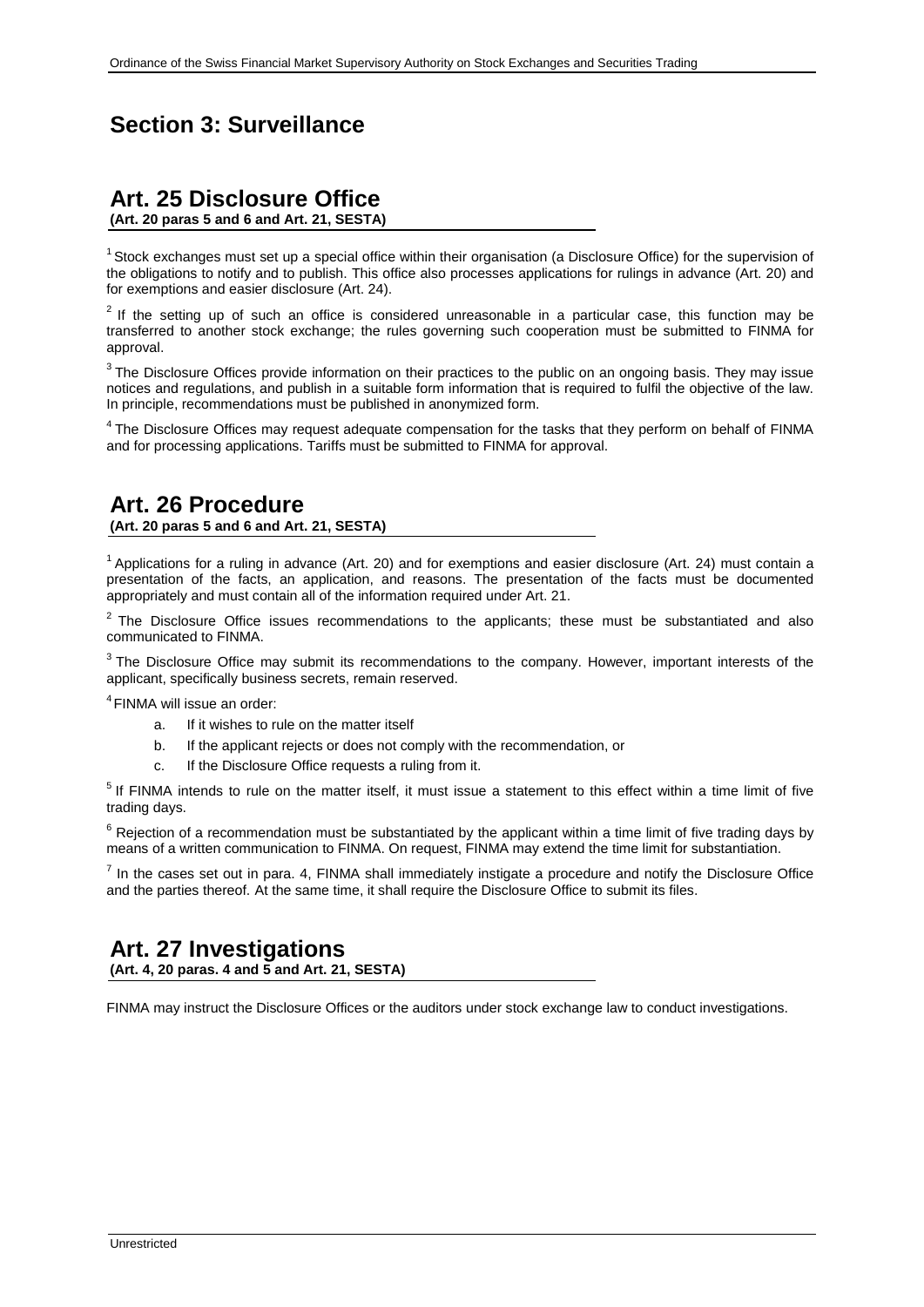## **Chapter 4: Obligation to make an offer**

### **Section: 1: Obligation to offer**

### **Art. 28 Applicable provisions (Art. 32 para. 6, SESTA)**

In addition to Article 32 SESTA and the provisions below, Articles 22 to 31, 33 to 33d and 52 to 54 SESTA, as well as the implementing provisions of the Federal Council and the Takeover Board on public takeover offers, are applicable.

### **Art. 29 Principle (Art. 32 paras 1 and 6, SESTA)**

Anybody who acquires equity securities directly or indirectly and in so doing exceeds the threshold laid down by the law or in the articles of association pursuant to Article 32 para. 1 SESTA (threshold) is obliged to make an offer.

## **Art. 30 Indirect acquisition**

**(Art. 32 paras 1 and 6, SESTA)**

Article 9 para. 3 above applies by analogy to indirect acquisitions of shareholdings in the offeree company subject to the offer obligation.

### **Art. 31 Action in concert or as organised**

**groups (Art. 32 paras 1, 3 and 6, SESTA)**

Article 10 paras 1 and 2 apply by analogy to acquirers who, with a view to gaining control of the offeree company, act in concert or as an organised group and acquire a shareholding of the offeree company subject to an offer obligation.

## **Art. 32 Calculation of the threshold**

**(Art. 32 paras 1 and 6, SESTA)**

 $1$  The threshold is calculated on the basis of the total voting rights according to the entry in the Commercial Register.

 $2$  All of the equity securities that are in the possession of the acquirer or that otherwise confer voting rights upon them must be taken into account in determining whether or not a threshold has been exceeded. Whether or not the voting rights can be exercised is irrelevant in this context.

 $3$  Voting rights that may be exercised only under a power of attorney to represent a shareholder at an annual general meeting are excluded from this calculation.

#### **Art. 33 Subject of the obligatory offer (Art. 32 paras 1 and 6, SESTA)**

<sup>1</sup>The obligatory offer encompasses all classes of listed equity securities of the offeree company.

 $2$  It must also encompass equity securities that are newly created by means of financial instruments, if the associated rights are exercised before the final offer period expires, in the sense of Art. 27, para. 2 SESTA.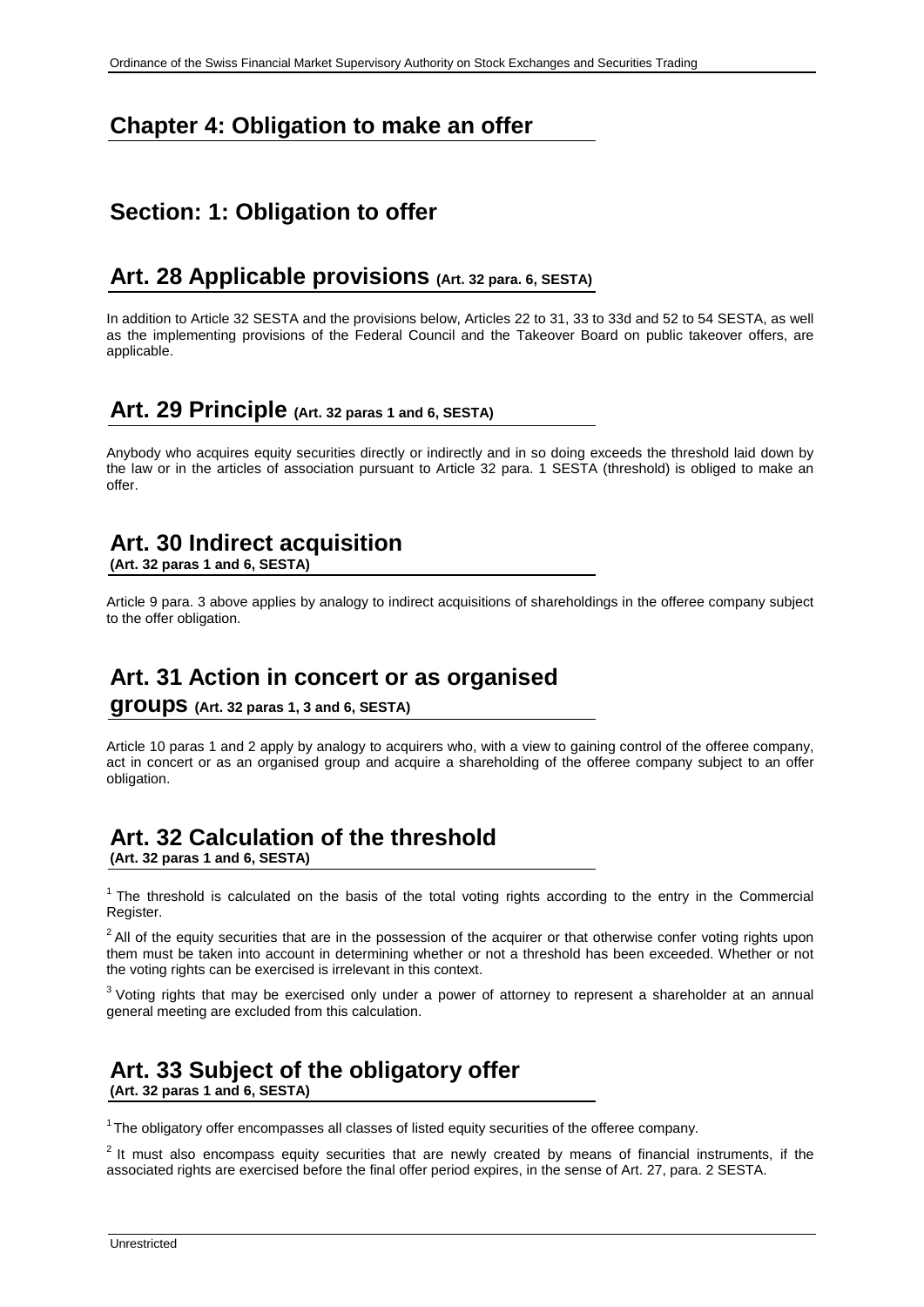## **Art 34 Transfer of the obligation to offer to**

**the acquirer (Art. 32 paras 3 and 6, SESTA)**

If the previous beneficial owner of the equity securities was subject, under the transitional provision laid down in Art. 52 SESTA, to an obligation make an offer for all equity securities should it exceed the threshold of 50 percent of voting rights, then this obligation is transferred to the acquirer of a holding of between 33⅓ and 50 percent of voting rights, if this party is exempt from the duty to make an offer under Art. 32 para. 3 SESTA.

## **Art. 35 Revival of the obligation to offer**

**(Art. 32 para. 6, SESTA)**

Anyone who, after the entry into force of the SESTA, reduces a previous shareholding of 50 per cent or more of the voting rights of a company to a proportion below 50 per cent is subject to the offer obligation pursuant to Article°32 SESTA if, at a later date, this party again exceeds the threshold of 50 per cent.

## **Art. 36 Obligatory offer and conditions**

**(Art. 32 paras 1, 3 and 6, SESTA)**

 $1$ Unless important reasons can be demonstrated, the obligatory offer must be unconditional.

 $2$  Such important reasons may be, in particular:

- a. If official authorisation is required for acquisition
- b. If the equity securities to be acquired do not confer voting rights, or
- c. If the offeror wishes that the specifically designated economic substance of the offeree company should not be changed.

#### **Art. 37 Time limit (Art. 32 paras 1 and 6, SESTA)**

 $1$  The obligatory offer must be made no later than two months after the threshold has been exceeded.

 $2$  The Takeover Board may grant an extension of this time limit for important reasons.

### **Section 2: Exemptions from the obligation to offer**

### **Art. 38 General exemptions**

**(Art. 32 paras 2, 3 and 6, SESTA)**

 $1$ The offer obligation is not applicable:

- a. If the threshold is exceeded within the framework of restructuring resulting from a reduction in capital followed by an immediate increase in order to offset a loss
- b. If banks or securities dealers, either acting alone or as a syndicate, make a firm underwriting of equity securities within the framework of an issue and undertake to resell, no later than three months after such threshold has been exceeded, the number of equity securities exceeding the percentage threshold, and if the resale in fact takes place within such period. In justified cases, the Takeover Board may extend the time limit on request.

 $2$  Claims for an exemption under paragraph 1 above must be submitted to the Takeover Board. The latter will commence administrative proceedings within five days if it has reason to believe that the conditions of para. 1 are not met.

 $3$  Notification of a claim for exemption pursuant to Article 32 para. 3 SESTA is not required.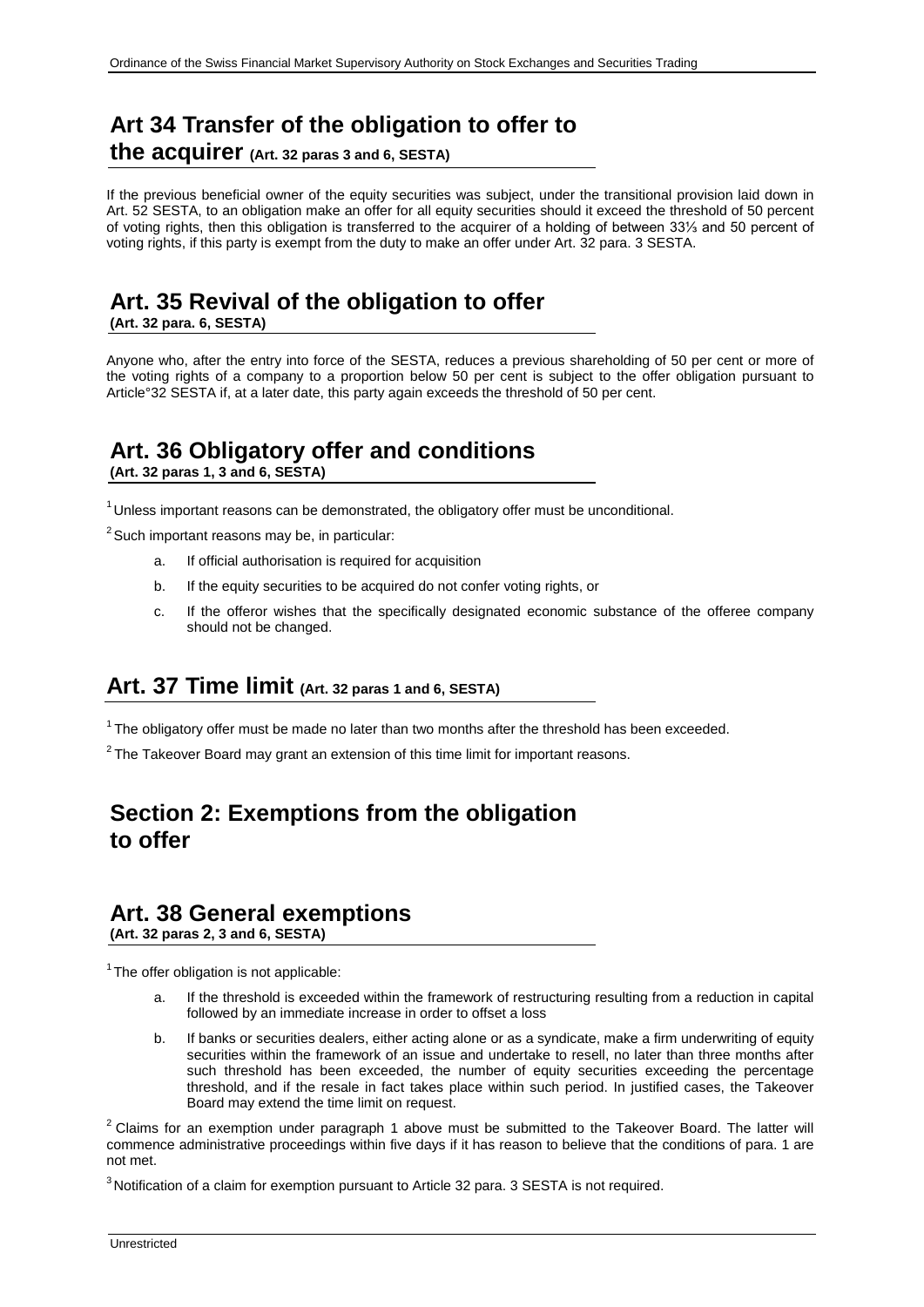## **Art. 39 Special exemptions**

**(Art. 32 paras 2 and 6, SESTA)**

 $1$ In the cases described in Article 32 para. 2 SESTA, as well as in other justified cases, an acquirer who is subject to the obligation to offer may be exempted from the obligation to make an offer for important reasons.

 $2$  Other justified cases pursuant to Article 32 para. 2 SESTA may exist, in particular the following:

- a. If the acquirer cannot control the offeree company because another individual or group possesses a higher proportion of voting rights
- b. If a member of an organised group pursuant to Article 32 para. 2a SESTA exceeds the threshold in its own right, or
- c. If a previous acquisition has taken place indirectly (Art. 30), this acquisition is not one of the main purposes of the transaction and the interests of shareholders of the offeree company are safeguarded.

<sup>3</sup> Conditions may be attached to the granting of exemptions; in particular, obligations for the future may be imposed on the acquirer.

<sup>4</sup> The conditions pursuant to para. 3 are transferred to any legal successor which acquires a shareholding of more than 33 1/3 per cent, even if it the successor is exempt from the obligation to offer pursuant to Article 32 para. 3 SESTA.

### **Section 3: Determination of the offer price**

## **Art. 40 Stock exchange price**

**(Art. 32 paras 4 to 6, SESTA)**

<sup>1</sup> The price of the offer must be at least as high as the stock exchange price for each class of equity security of the offeree company.

<sup>2</sup> The stock exchange price pursuant to Article 32 para. 4 SESTA corresponds to the volume-weighted average price of all on-exchange transactions executed during the sixty trading days prior to publication of the offer or the advance announcement, as the case may be.

 $3$  The stock exchange price must be adjusted to take into account any sizable fluctuations owing to special events such as dividend payments or capital transactions during this period. An auditor (Art. 25 SESTA) must confirm in its report that the adjustment is reasonable, as well as indicate the related basis of calculation.

<sup>4</sup> If, prior to publication of the offer or the advance announcement, the listed equity securities are illiquid, the stock exchange price must be based on the valuation established by an auditor (Art. 25 SESTA). In their report, the said auditor must indicate the valuation method as well as the underlying criteria for such valuation.

#### **Art. 41 Price of prior acquisition (Art. 32 paras 4 to 6, SESTA)**

<sup>1</sup> The price of prior acquisition corresponds to the highest price paid by the acquirer for the equity securities of the offeree company in the course of the twelve months prior to publication of the offer or announcement.

 $2$  This price is calculated separately for each class of equity security. Whether or not an appropriate relationship exists between the prices of several classes of equity security pursuant to Article 32 para. 5 SESTA is assessed on the basis of the highest price paid for an equity security in comparison with its par value.

<sup>3</sup> The equity securities of the offeree company that have been acquired in the prior acquisition via an exchange against securities must be counted at their value on the date of the swap.

<sup>4</sup> If the acquiring or selling party rendered other major services in connection with the prior acquisition, such as the grant of assurances or material benefits, then the price of the prior acquisition must be increased or reduced by the value of these services.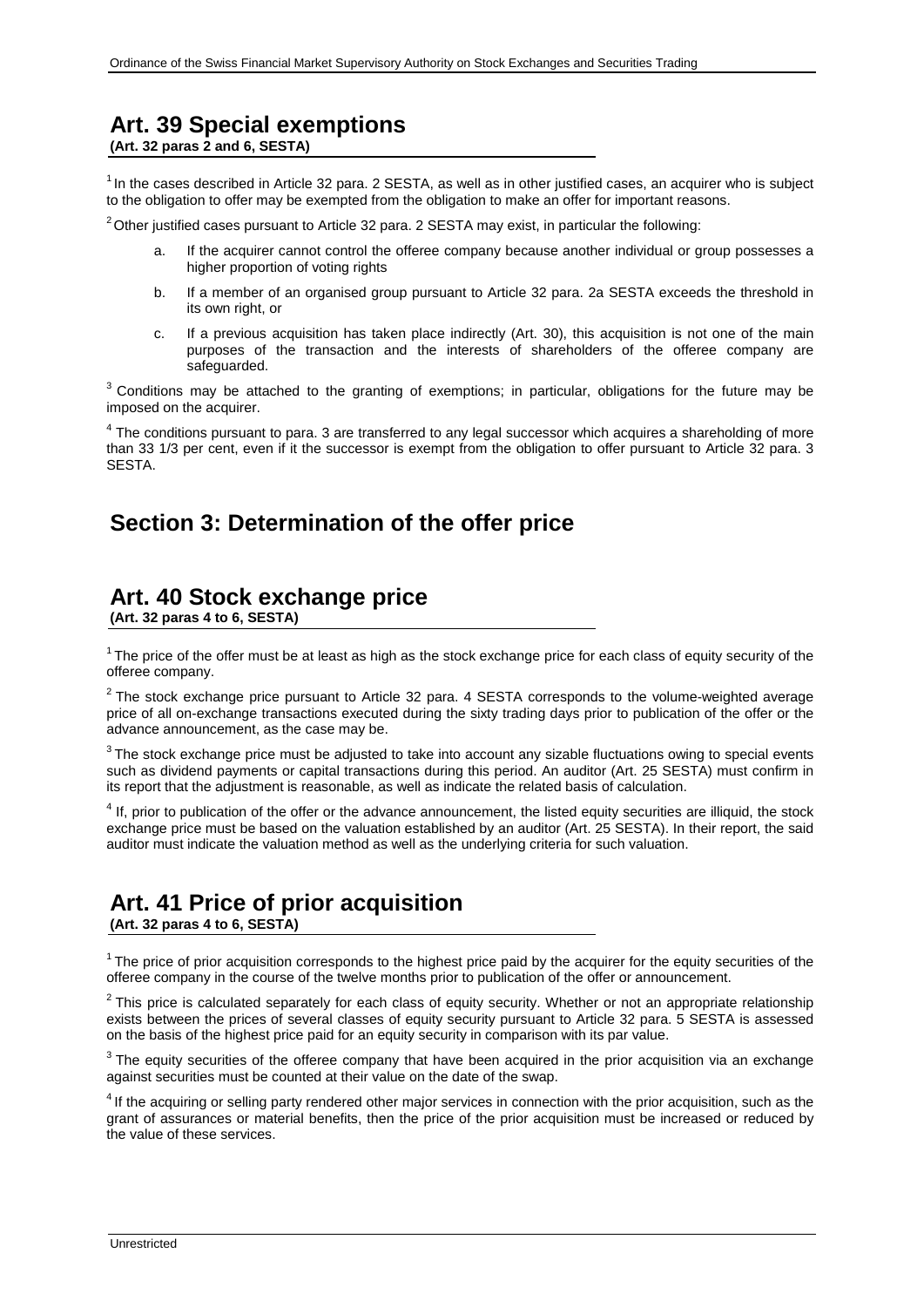<sup>5</sup> In its report, an auditor (Art. 25 SESTA) must examine the valuation of the equity securities referred to under para. 3, must confirm the appropriateness of the increase or reduction referred to in para. 4, and must reveal its calculations.

#### **Art. 42 Indirect prior acquisition (Art. 32 paras 4 to 6, SESTA)**

If the prior acquisition was carried out indirectly pursuant to Article 30 in combination with Article 9 para. 3c, the offeror must disclose in the offer prospectus the proportion of the price paid which corresponds to the equity securities of the offeree company; the valuation of this proportion must be checked by a review body.

## **Art. 43 Settlement of the offer price**

**(Art. 32 paras 4 to 6, SESTA)**

 $1$ <sup>1</sup> The offer price may be settled by cash payment or in the form of an exchange of equity securities.

 $2$  Settlement by means of exchange against securities is permitted provided cash payment is offered as an alternative.

## **Art. 44 Valuation of the securities**

**(Art. 32 paras 4 to 6, SESTA)**

Art. 40 paras 2–4 apply by analogy to determining the value of the securities offered for exchange.

### **Art. 45 Exemptions (Art. 32 paras 4 to 6, SESTA)**

The Takeover Board may grant exemptions from the rules contained in this section (Arts 40 to 44) to an offeror in individual cases for important reasons.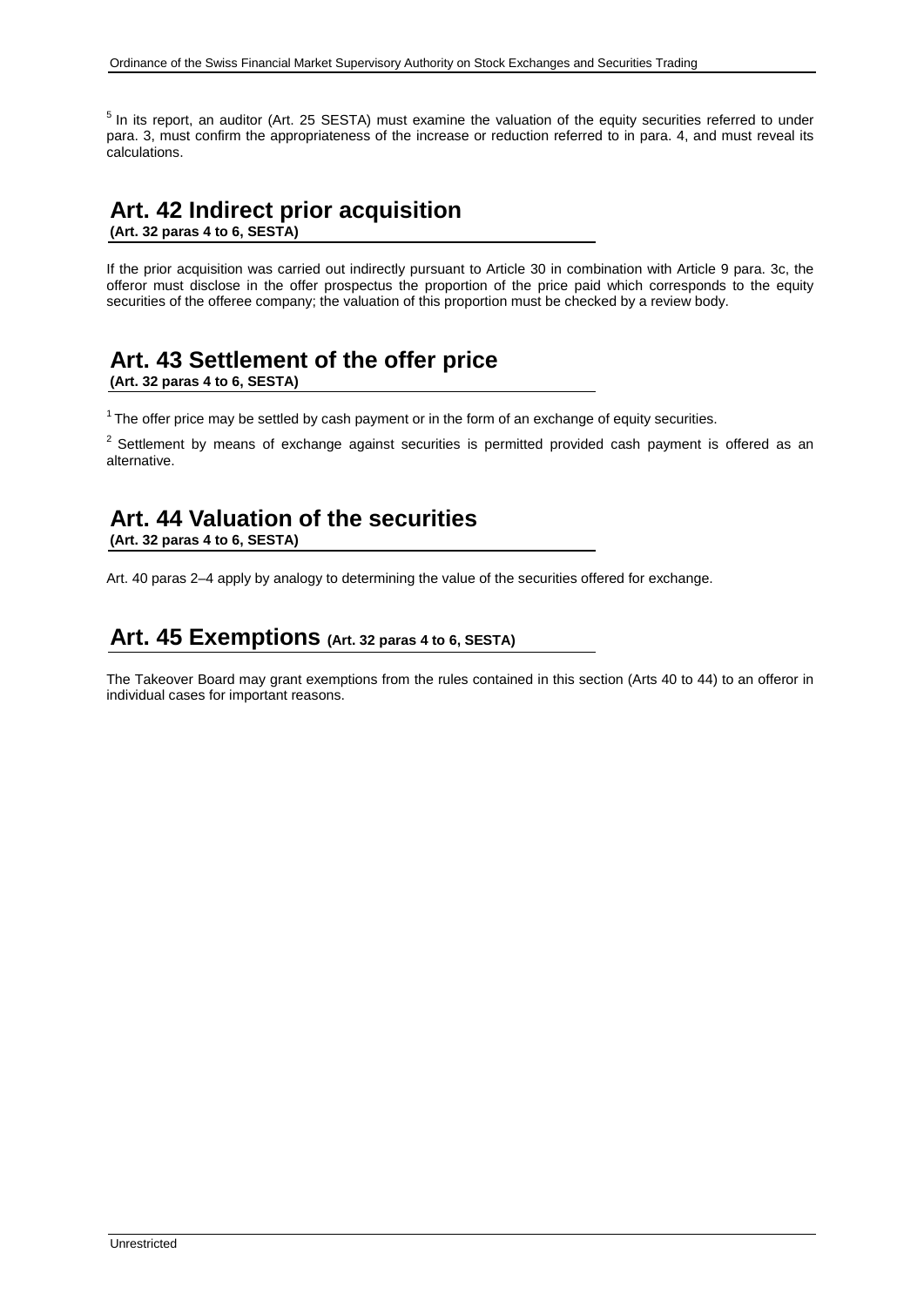## **Chapter 5: Final Cooperation between FINMA, the Takeover Board and exchanges**

#### **Art. 46 (Art. 20 paras 4 und 5, Art. 34bis and 35 SESTA)**

 $1$  FINMA, the Takeover Board, and the admission, disclosure and surveillance offices of the stock exchanges will provide each other, on their own initiative or upon request, with all information and relevant documents that these authorities and offices need to fulfil their individual tasks. In particular, they will notify each other if they have reason to assume that the law has been broken in a case that is to be investigated by the authority or office in question.

 $2$  In doing so, the authorities and offices involved must uphold official, professional and business secrecy and use the information and relevant documentation that they have received exclusively to fulfil their individual statutory obligations.